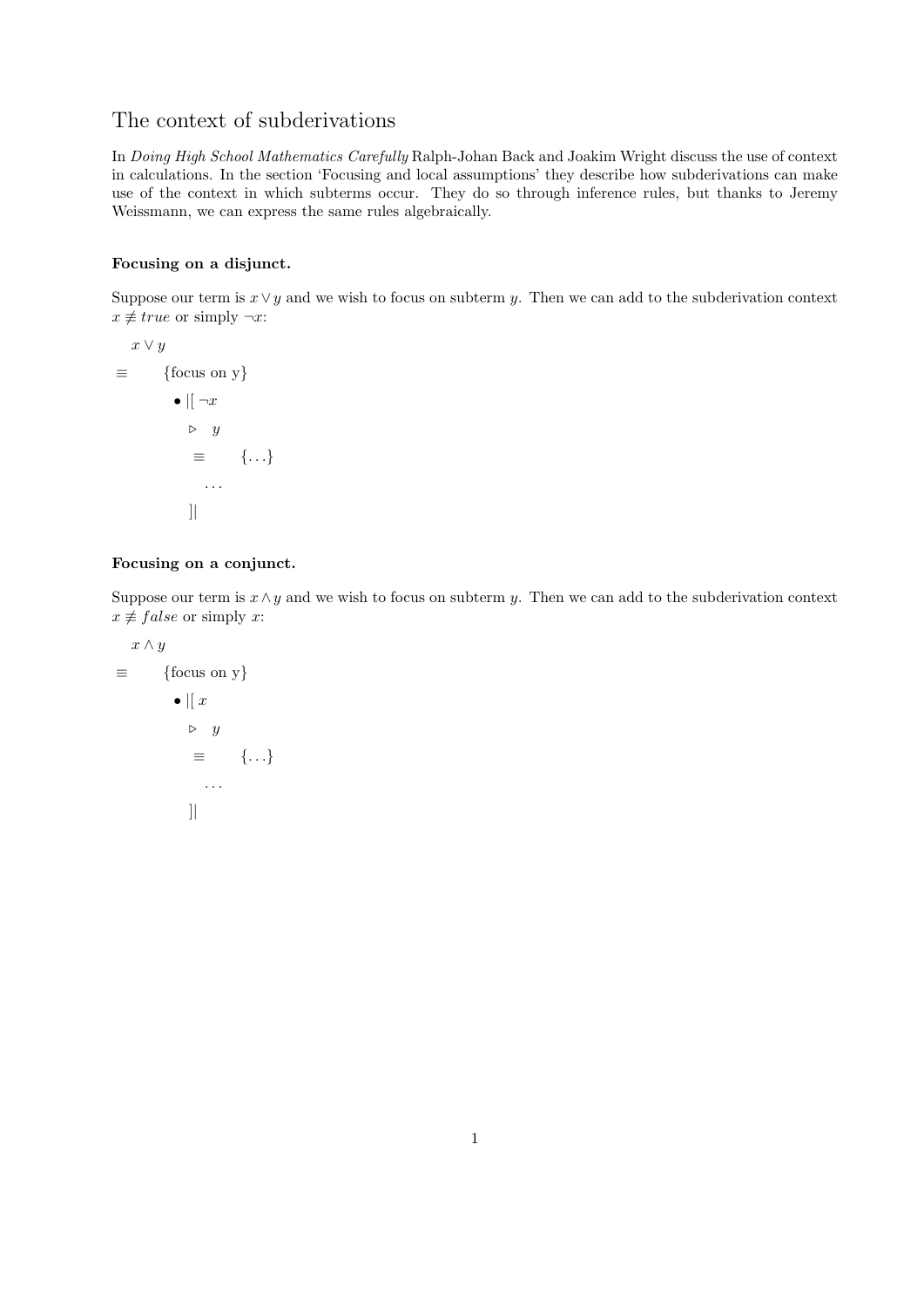## Focusing on a consequent.

Suppose our term is  $x \Rightarrow y$  and we wish to focus on subterm y. Then we can add to the subderivation context  $x \neq false$  or simply x:

 $x \Rightarrow y$  $\equiv$  {focus on y}  $\bullet$  |[ $x$ ]  $\triangleright$  y ≡ {. . .} . . . ]|

Note that in the fragments above we could substitute for  $\equiv$  any of  $\Rightarrow$ ,  $\Leftarrow$ . Back and Wright only provide the three contexts above, but thanks to JAW74 we can add a few more. For boolean  $x$  and  $y$  we have

$$
x \Leftarrow y
$$
  
\n
$$
\equiv \qquad \{\text{focus on y}\}\
$$
  
\n
$$
\bullet \mid \neg x
$$
  
\n
$$
\triangleright y
$$
  
\n
$$
\equiv \quad \{\dots\}
$$
  
\n
$$
\qquad \qquad \mid
$$
  
\n
$$
\qquad \qquad \dots
$$
  
\n
$$
\qquad \qquad \mid
$$

If  $x$  and  $y$  are real then we have

```
x < y\rightarrow {focus on y}
          • \parallel x \neq \infty\triangleright y
               \rightarrow \qquad \{ \ldots \}. . .
              ]|
x \leq y\rightarrow {focus on y}
          • \parallel x \neq -\infty\triangleright y
              \rightarrow {...}
                 . . .
             ]|
```